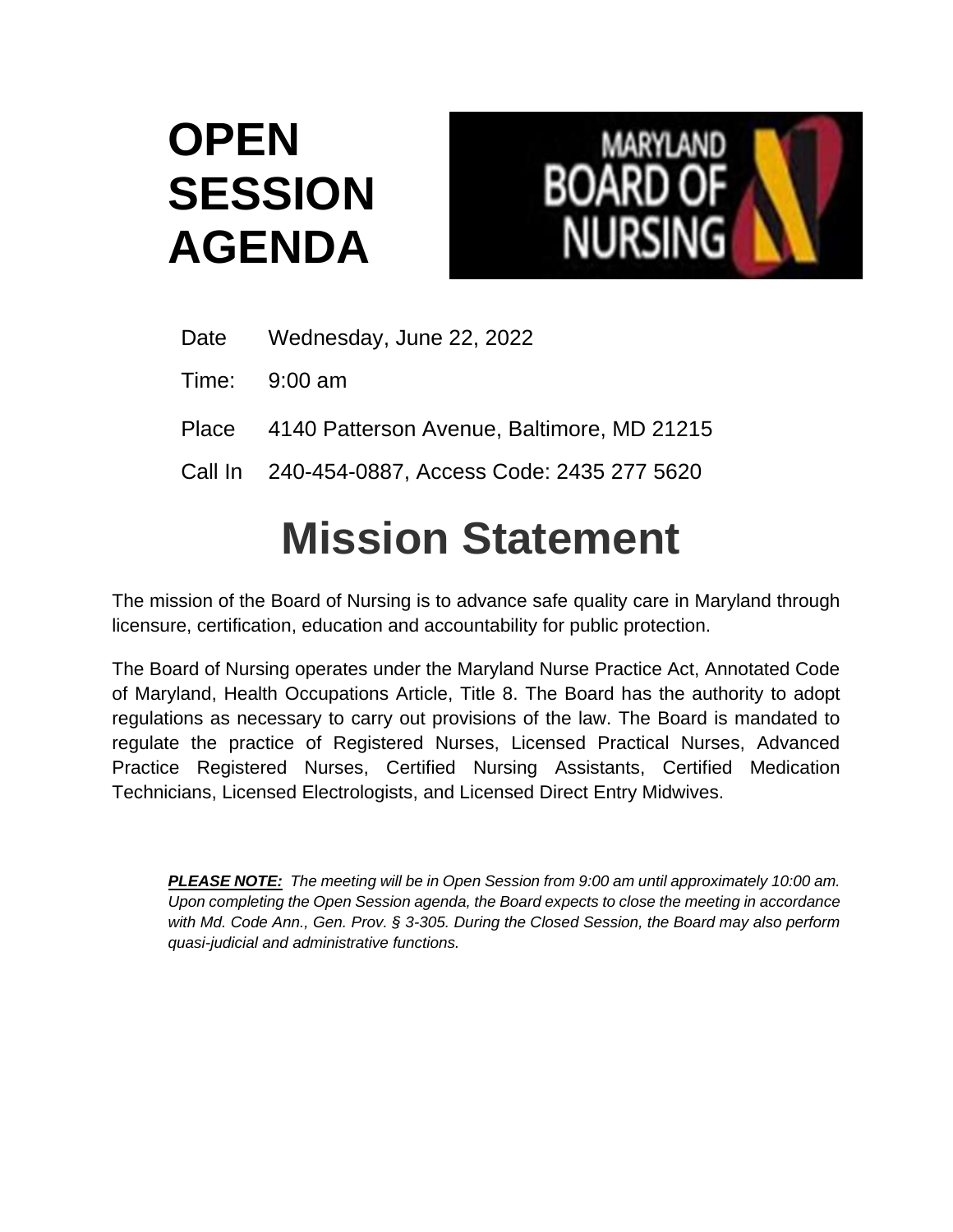### **1. Call to Order Serve Board President/ Designee**

- A. Roll call and declaration of quorum Gary Hicks, Board President
- B. Board of Nursing Updates Karen Evans, Executive Director

C. Review of Open Session Minutes for approval - *TABLED*

### **2. Approval of Consent Agenda**

### **3. Discussion of Items Removed from the Consent Agenda**

*Item C has been reviewed and recommended for approval by the Practice and Education Committee* 

- **C. Approval for Faculty for Certified Nursing Assistant (CNA**) **Training Programs:** 
	- 1. Adventist HealthCare- Shady Grove Medical Center CNA/GNA **a. Jessica Nuttycombe R187332**
	- 2. Adventist Health Care White Oak Medical Center CNA/GNA **a. Jessica Nuttycombe R187332**
	- 3. UMMC CNA Program:
		- **a. Tracetta Short R201348**
		- **b. Maureen Archibald R152136**
		- **c. Marshada Chapman R203738**
	- 4. Cecil College
		- **a. Elaine Scribner, R241448**
	- 5. Sage Point Senior Living Services: **a. Ida Molock, R184791**
	- 6. Wor-Wic Community College-FYI
		- **a. Norma Schultz R121566** *Stepping down from full time Coordinator to part time instructor*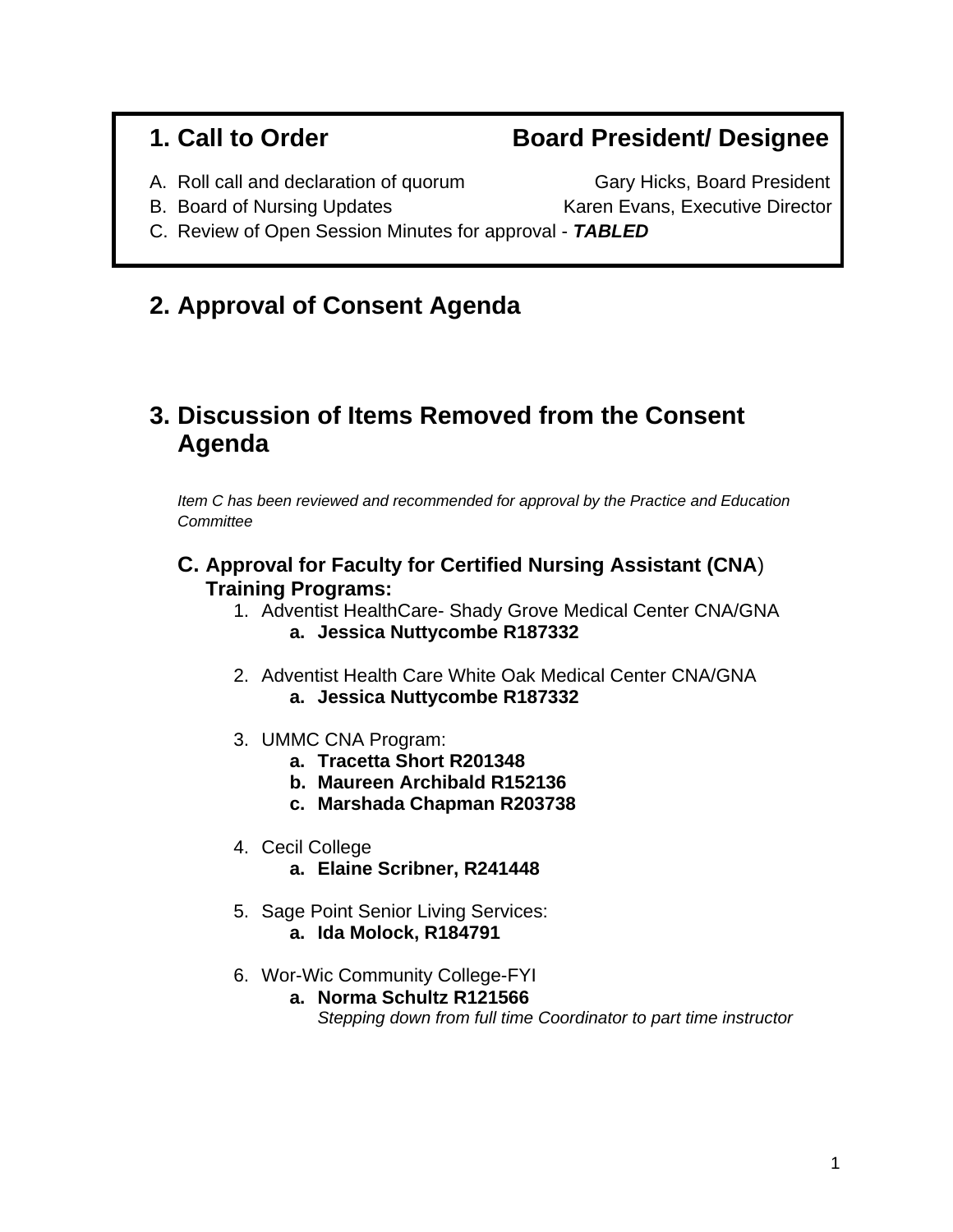#### **4. Education** *Dr. Sheila Green*

*Nursing Program Education Consultant*

*Items 4(A – E) have been reviewed and recommended for approval by the Practice and Education Committee* 

- A. FYI to the Board: Allegany College of Maryland Certified Medical Assistant Pathway to Nursing (LPN and RN)
- B. Change in Nursing Program Administrator, Stevenson University: Dr. Jamie **Carter**
- C. Notre Dame of Maryland University New Nurse Practitioner MSN Programs: Adult Gerontology Primary Care & Family Nurse Practitioner
- D. University of Maryland School of Nursing Substantial Modification to an Existing Academic Program: Proposal to Maryland Higher Education Committee (MHEC)
- E. Brown Mackie College, formerly located in Miramar, FL (Closed Associate Degree Program): Not Substantially Equivalent

# **5. Certification - TABLED** *Jaray Richardson*

# **6. Licensure and Advance Practice - TABLED**

# **7. Legislative Affairs** *Iman Farid*

*Health Policy Analyst*

- A. June Legislative Memorandum
- B. 2023 Sunset Legislation
- C. English Language Proficiency Examinations

# **8. Direct Entry Midwives and Electrology**

A. Appointment for a Licensed Direct-Entry Midwife to the Direct-Entry Midwifery Advisory **Committee** 

*Monica Mentzer Manager, Practice*

*Manager, Certification*

*Manager, Licensure*

*Shetarah Goodwin*